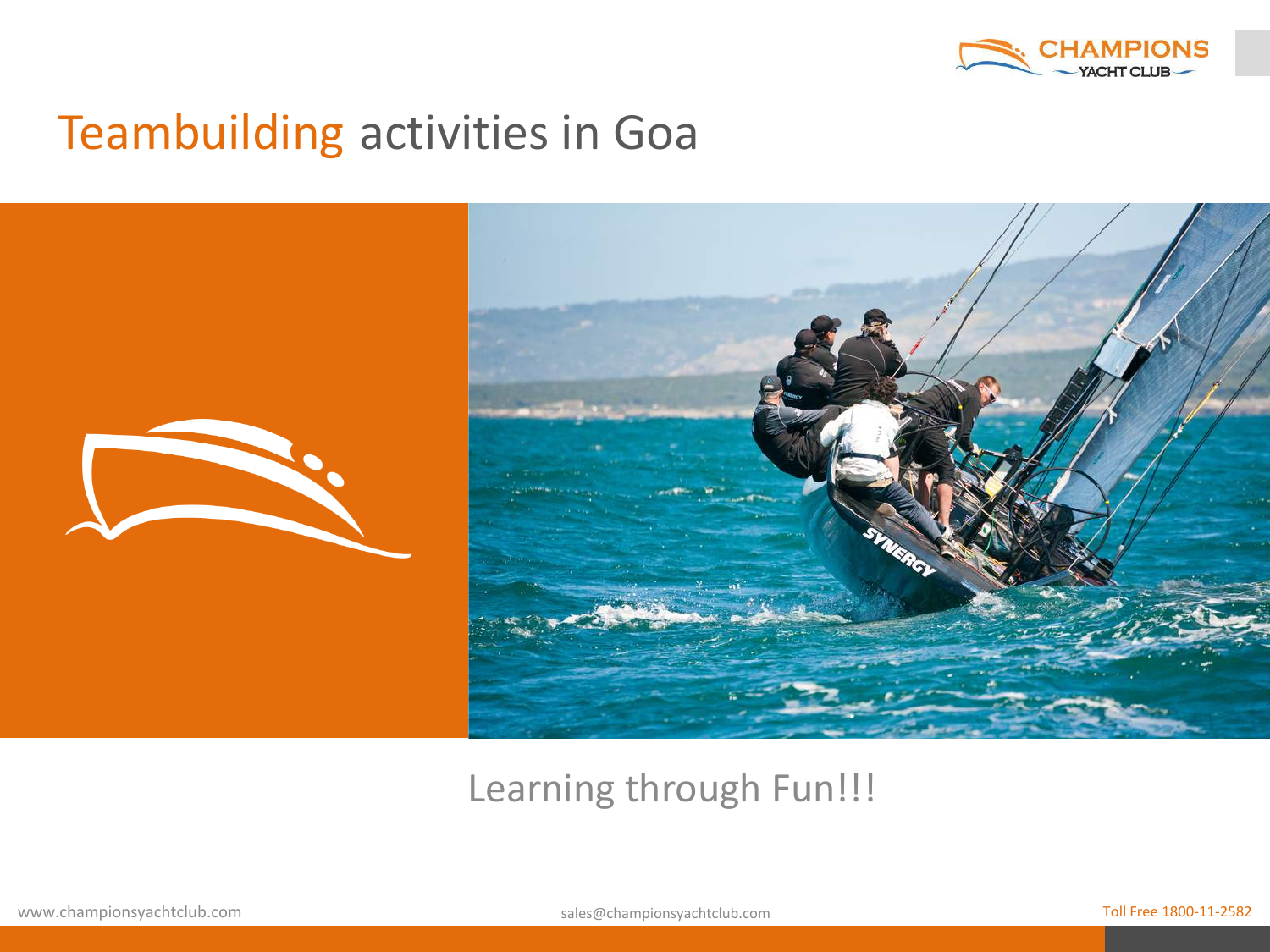

Goa is a world renowned tourist destination with an average of 27.8 lakh visitors every year.

The city is popularly referred to as "the Pearl of the Orient" and is bestowed with a variety of charms, like the pristine beaches, lush green country-side, magnificent churches, forts, and a unique cosmopolitan culture that blends the east and the west.

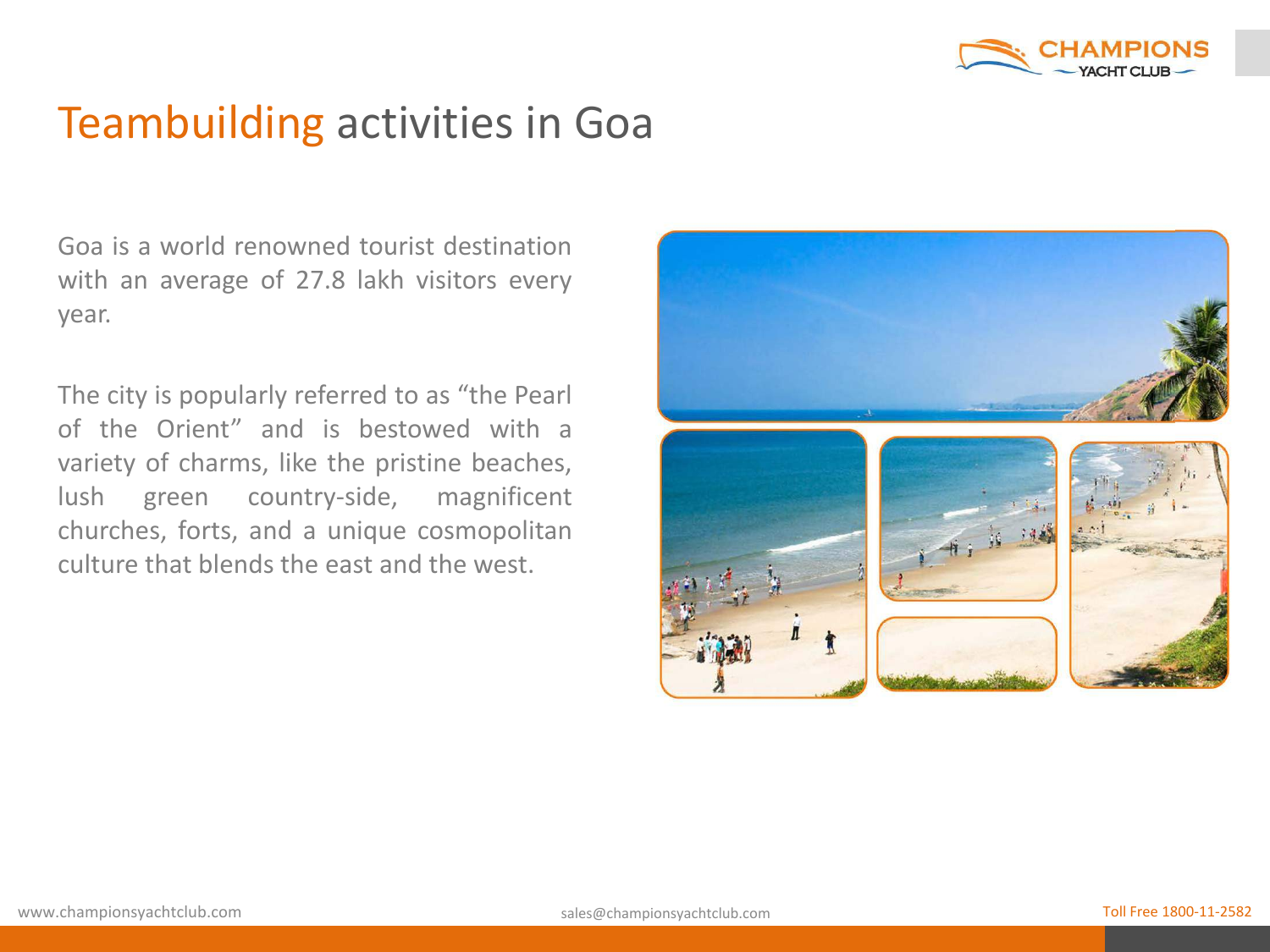

It offers tourists with more than what they wished for, be it a zesty night party, beach wedding or as a fun destination for **[corporate](http://www.championsyachtclub.com/)** team [building](http://www.championsyachtclub.com/) events.

The popularity of team building events have grown multi-fold in the recent past with most corporate giants choosing Goa for all the adventure it has to offer.

Whether 10 minute games or week long retreats, these team building activities have profound benefits that can help employees build motivation, enthusiasm, collaboration, confidence and trust in each other's abilities.

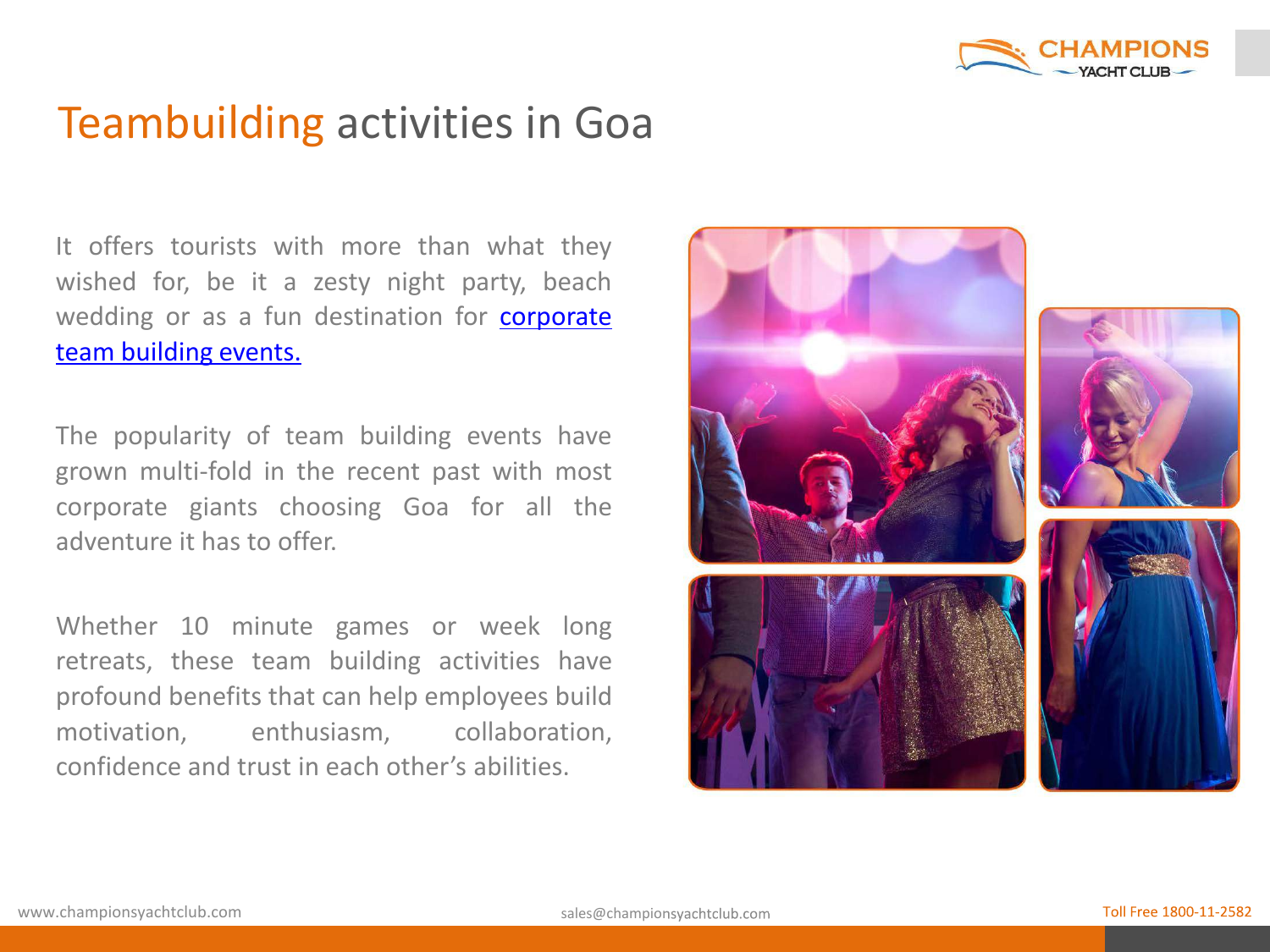

Outdoor team building exercises provide experiential learning that enhances the teams and individual's ability to improve behaviour, attitude, thinking, teamwork and leadership.

The natural environment helps to eliminate personal and professional barriers and enables the team to work towards achieving common goals.

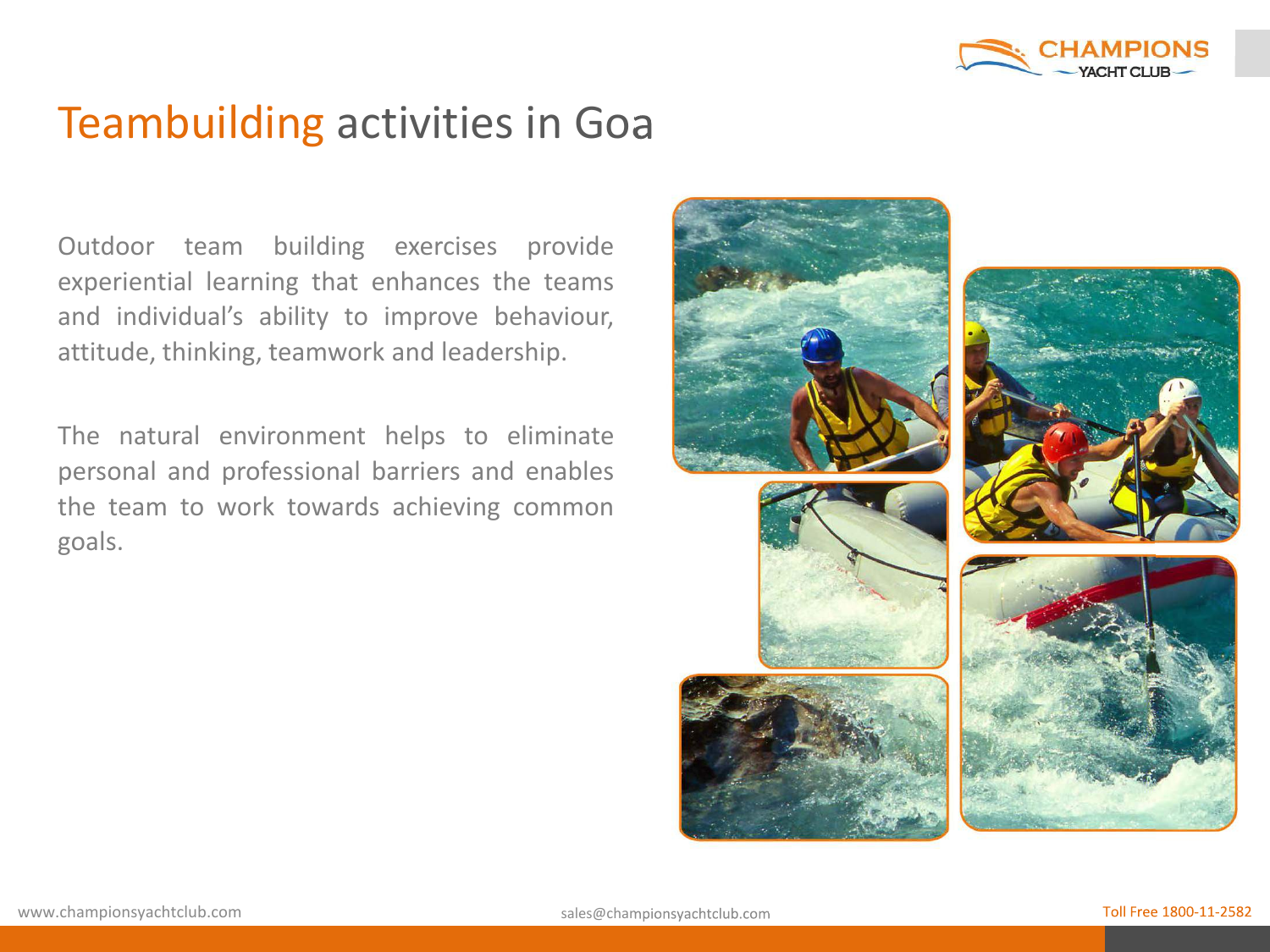

The Champions Yacht Club is pleased to offer a host of such fun and adventurous Team [building](http://www.championsyachtclub.com/team-building-programmes.php) [activities](http://www.championsyachtclub.com/team-building-programmes.php) in Goa.

The focus is on developing a positive workforce and to create "best in class" teams that are integrated together to collectively achieve organisational goals.

Our yacht club offers customised solutions for companies that suit diverse business requirements to achieve strategic business goals.

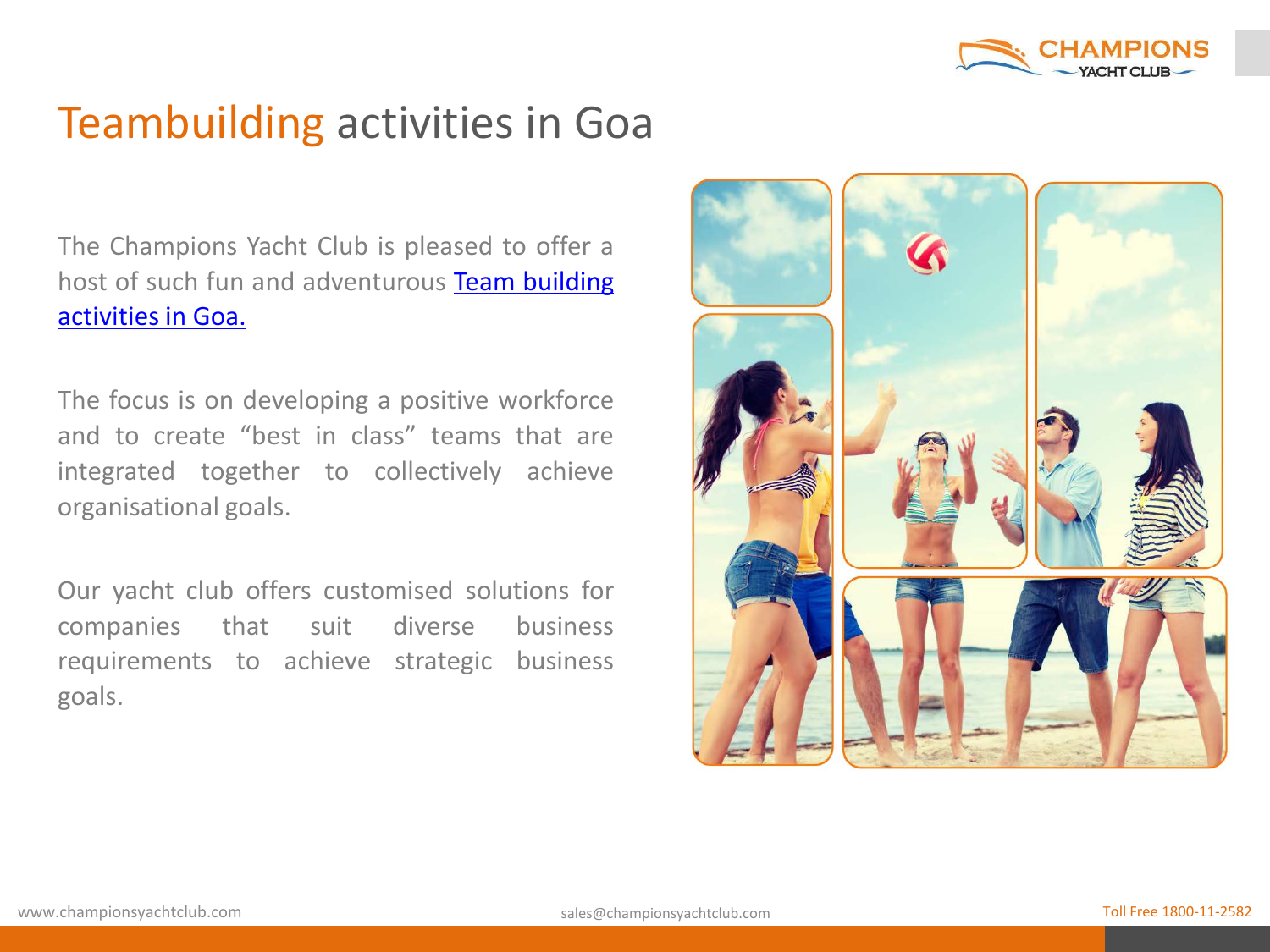

Numerous Benefits through Team Building Activities @ Champions Yacht Club

- 1. Understanding strengths and weaknesses of individual's and teams
- 2. Developing ways to increase communication and collaboration
- 3. Working in alignment with work procedures and policies
- 4. Integrating new employees into teams
- 5. Enhancing productivity and work efficiency
- 6. Increasing work motivation and morale
- 7. Developing leadership and generating enthusiasm
- 8. Improving decision making and conflict resolution
- 9. Fostering problem solving cohesively to generate results with lesser turnaround time
- 10. Encouraging creativity and out of the box thinking
- 11. Resolving interpersonal conflicts and developing positive work relationships